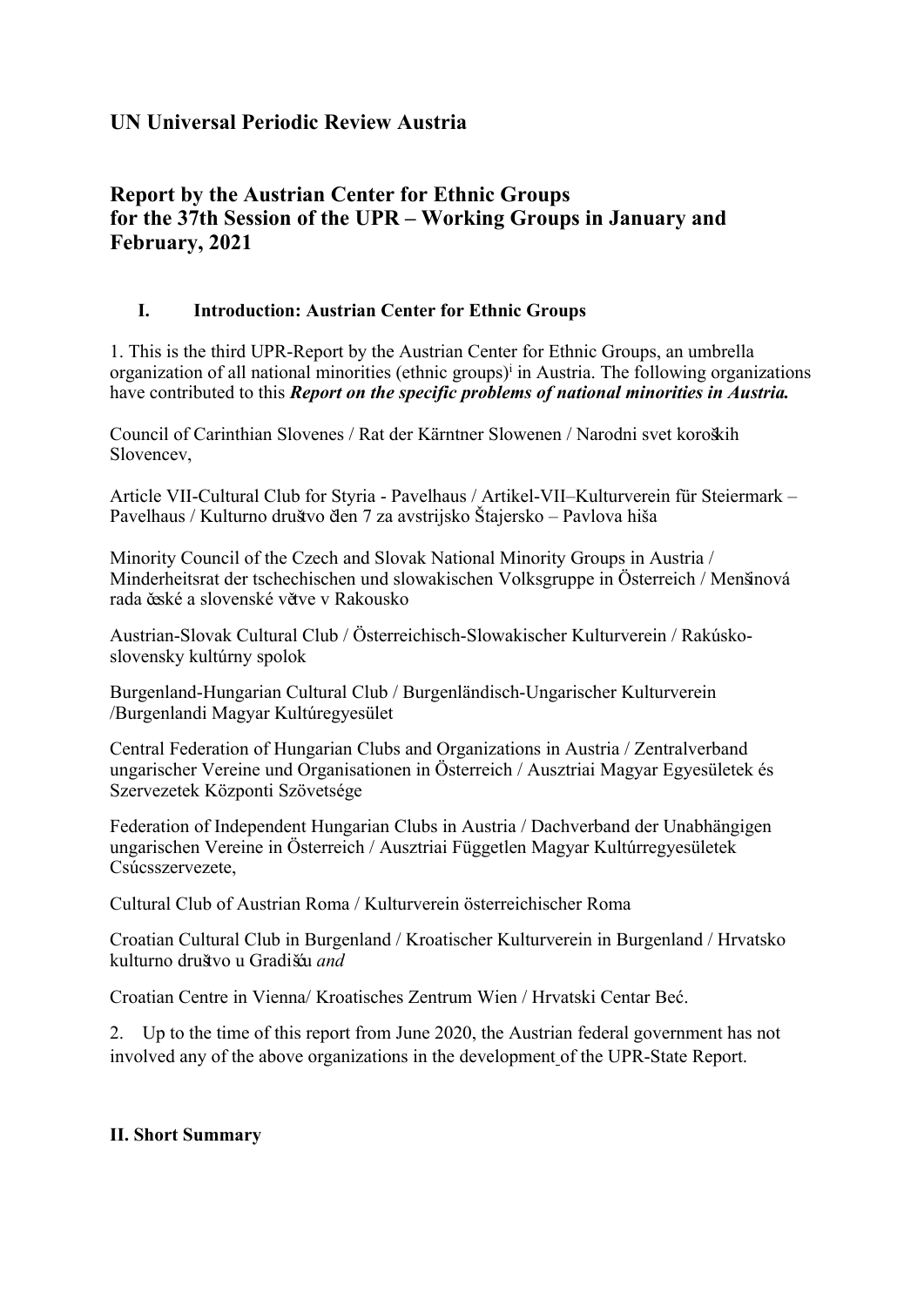3. The basic problems are the **unequal protection of minorities** as well as the **nonimplementation of articles of the State Treaty of Vienna** of 1955ii and the **State Treaty of Saint Germain** of 1920<sup>iii</sup>, through which above all the rights of the national minorities to their own organizations, free use of their languages, adequate school instruction and suppor<sup>t</sup> of their own culture and media has been undermined. **Decisions of the Constitutional Court have not been fully implemented.** Minority rights are still interpreted in <sup>a</sup> narrow way and have been conceded restrictively on the basis of "historical settlement rights", whereby it has been attempted to further limit even those. Urbanization and rural depopulation have not been taken into consideration. Some national minorities, among them the Polish and Jenish, were not acknowledged by the governmen<sup>t</sup> as minorities yet. Since the 10th Session of the UPR-Working Groups in January, 2011 the overall political climate towards the national minorities in Austria improved but did so far not lead to the necessary results. The recommendations 92.18, 92.96, 92.97, 93.53 made at the  $10<sup>th</sup>$  session and the recommendations 141.62, 139.118, 141.64, 141.63, 141.65, 140.19 from the 23th Session of the UPR-Working Groups in November 2015 were not ye<sup>t</sup> realized and should be implemented at the soonest.

### **Recommendations of the 10th UPR Session from January 2011 and the 23th Session of the UPR-Working Groups in November 2015**

4. The amendment of the Volksgruppengesetz / Ethnic Groups Act<sup>iv</sup> in 2011 took place in contradiction to the findings of the Supreme Constitutional Court (VfGH).

The determinations from the State Treaty of Vienna and the State Treaty of Saint-Germain are still waiting for the realization.

The land Styria is excluded from the constitutional regulation in the amendment of the Ethnic Groups Act.

Provisions in constitutional rank – which are not in conformity with previous jurisprudence of the Constitutional Court – wereincluded in the Ethnic Groups Act and passed against the explicit will of the national minorities in Austria. They are now par<sup>t</sup> of the constitutional *acquis* and can now only be amended with <sup>a</sup> two-thirds majority

A non-discriminatory amendment the Ethnic Groups Act and guaranteeing its consistent application would be <sup>a</sup> success resulting from the UPR process.

A systemic solution for the Slovenian music school was found, which became the 28th provincial music school of Carinthia in 2015/2016 school year. However, as <sup>a</sup> result, number of lessons and pupils of the Slovene music school has been halved, curtailing its activity.

The financial suppor<sup>t</sup> for the national minorities has not increased since 1995 and has not even be adjusted to compensate for inflation

Representative organizations of national minorities are registered only as regular associations and organizations under the Austrian Act on associations (Vereinsgesetz) and have no special competencies or rights; the enforcement of collective rights is impossible. These organizations cannot act in the name of members of minority groups. The national minorities do not have any specific entities at their disposal for their operative participation in the political decision-making process.

### *RECOMMENDATION***:**

**- Realization of the recommendations: 92.18, 92.96, 92.97, 93.53 made at the 10th session and the recommendations 141.62, 139.118, 141.64, 141.63, 141.65, 140.19 from the 23th Session of the UPR-Working Groups in November 2015**

# **Equality and Non-Discrimination**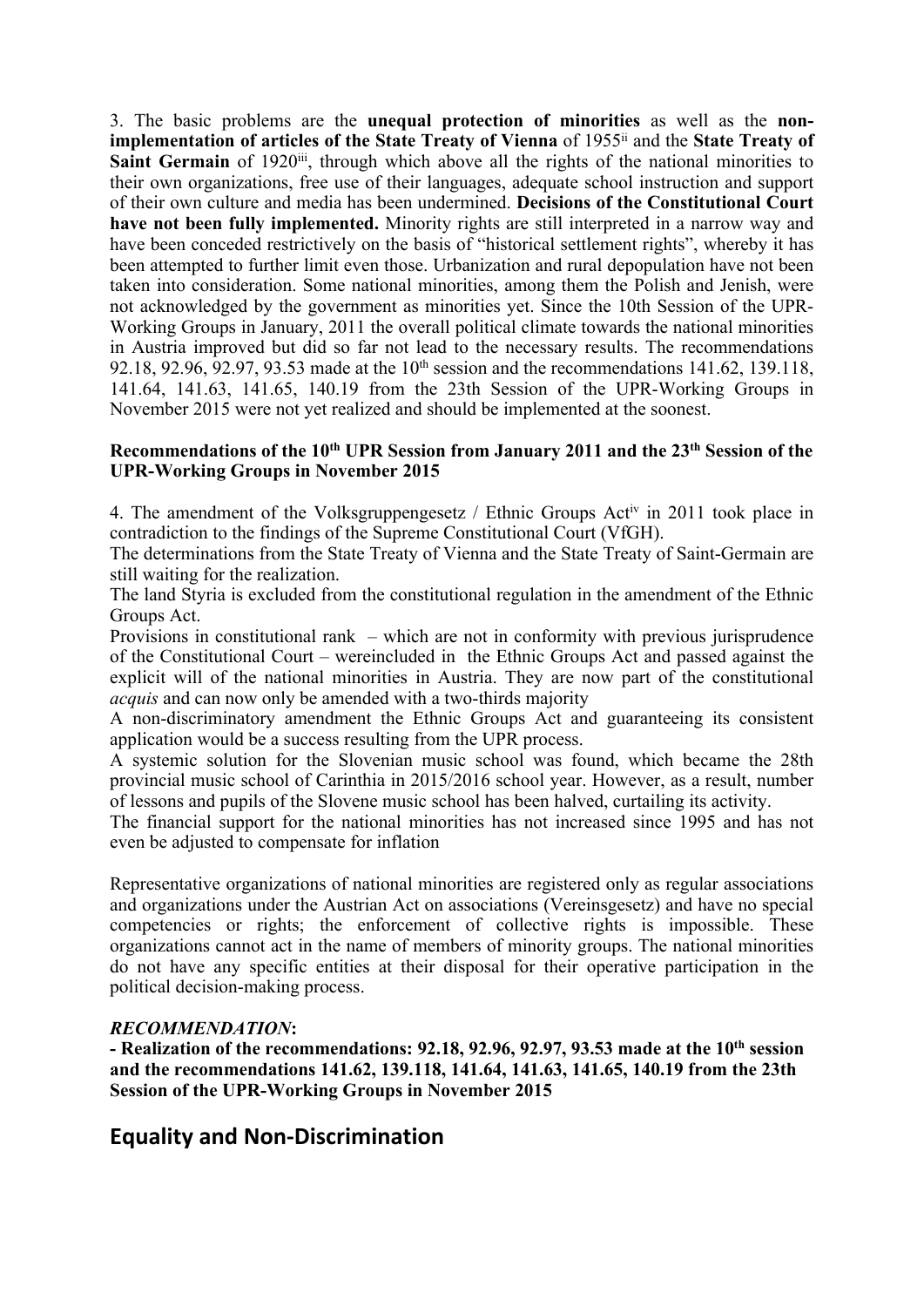5. The protection of minorities in Austria is not equal. There is discrimination against minority groups as well as against individual members of minority groups. One example is the use of minority languages in school instruction:

- In contrast to Hungarian and Croatian language school instruction in the land Burgenland, there is only rudimentary instruction in the Roma language in Burgenland.

- In contrast to Carinthia and Burgenland, there is no bilingual instruction in public schools for the national minorities in Vienna and Styria.

- There are outmoded and strongly territorial limitations on granting minority rights that take neither urbanization nor rural depopulation into consideration. This makes it nearly impossible for individual members of national minorities outside of the "historical settlement areas" to make use of their minority rights.

- An additional example is the only surviving bilingual minority school in Vienna for Czech and Slovak minority groups established through the "Brünner Treaty"<sup>v</sup> . Its existence is <sup>a</sup> duty of the federal state in compliance with the treaty. However, compared to the public schools it is insufficiently funded and so its existence is continually threatened.

This unequal treatment of the Komensky School represents <sup>a</sup> breach of Article 68 of the State Treaty of Saint German, which provides minority groups with <sup>a</sup> proportional par<sup>t</sup> of public funds for educational purposes.

- In addition, some national minorities, Polish and Jenish among others, have not been legally recognized and therefore are subject to discrimination.

### **RECOMMENDATION:**

**-Harmonization and consistent application of minority group rights according to the Petition of the Austrian Ethnic Groups vi .**

**-Implementation of the State Treaties of Vienna of 1955 and Saint Germain of 1919. - Creation of <sup>a</sup> bilingual school system for the minority groups in Vienna and Styria**

# **Rule of Law**

6. The lack of willingness on the par<sup>t</sup> of the Austrian federal governmen<sup>t</sup> to implement the decisions of the Constitutional Court on the issue of the recognition of minority languages as official languages<sup>vii</sup> and on the issue of bilingual topography<sup>viii</sup> is alarming, as these cases demonstrate <sup>a</sup> blatant deficiency in the protection of minorities as well as <sup>a</sup> blatant lack of respect for the rule of law in Austria.<sup>ix</sup>

The rule of law has been undermined by the decades-long pseudo-activities of the various Austrian federal governments and actively fought against by the governmen<sup>t</sup> fractions of the province of Carinthia.<sup>x</sup>

The amendment of the Ethnic Groups Act in 2011 took place in contradiction to the findings of the Supreme Constitutional Court (VfGH).

Furthermore, the Act completely ignores the rights of Slovene minority in Styria, guaranteed in Article 7 of the State Treaty of Vienna, and so narrows considerably the rights of Slovene and Croatian minority in Austria.

# *RECOMMENDATION:*

*-Full and consistent implementation of the decisions of the Constitutional Court on topography and official languages.*

# **National Minorities**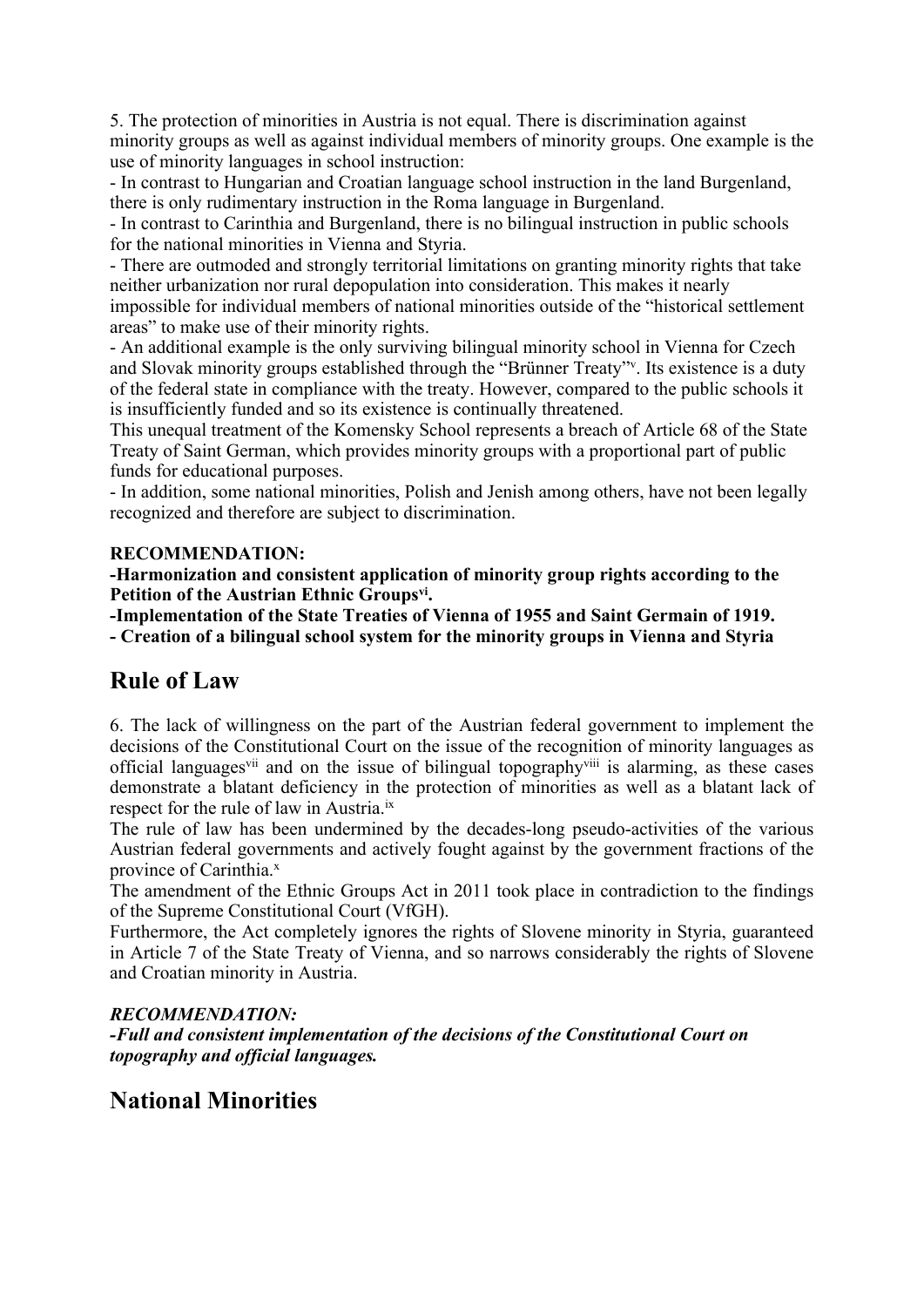7. The national minorities in Austria – officially recognized are only the Croat, Czech, Hungarian, Roma, Slovak and the Slovene ethnic group – have been deprived for decades of basic minority rights guaranteed under international law (State Treaties of Saint Germain of 1920 and Vienna of 1955), and decisions of the Constitutional Court on these issues have been consistently not implemented. Thus, Austria has violated the basis of the adherence to human rights and basic freedoms, as well as respec<sup>t</sup> for the rule of law.

### 8. Right to their own organizations

Representative organizations of national minorities are registered only as regular associations and organizations under the Austrian Act on associations and have no special competencies or rights; the enforcement of collective rights is not foreseen. These organizations cannot act in the name of members of minority groups. The advisory councils set up according to the Ethnic Groups Act are not legitimized by direct democracy<sup>xi</sup> and when necessary can be easily manipulated by the subsidy provider.

The "right to their own organizations" as set out in Article 7(1) of the State Treaty of Vienna is understood by the independent representative organizations of national minorities in Austria as the right to self-administration in their own matters. Article 120a of the Austrian Federal Constitutional Law provides for the establishment of entities under public law for the selfadministration of national minorities. Austria has refused so far any self-administration on the par<sup>t</sup> of national minorities.

### *RECOMMENDATION: Establishment of self-administrative bodies under public law for minorities.*

# 9. Right to free use of minority languages

The use of minority languages in governmen<sup>t</sup> offices and agencies in the provinces of Vienna and Styria is not possible at all and is very limited in the Länder Burgenland and Carinthiaxii because civil servants competent in minority languages are few and usable legal forms and documents in minority languages are rare. Individual applicants who insist on filling out forms in their minority language have even been discriminated against by the authorities. In the land Carinthia only residents of <sup>a</sup> small area of the bilingual territory have the right to use Slovene at authorities. In some cases, only <sup>a</sup> chosen number of municipalityresidents, depending in which part of the municipality they reside.<sup>xiii</sup>

# *RECOMMENDATION:*

### **-Full implementation of the decisions of the Constitutional Court including greaterfacilitation of the use of minority languages as official languages. -Enabling of equivalent use of the minority languages in the context of e-administration**

10. Elementary education in minority languages:

Contrary to Article 7 of the State Treaty of 1955 education in Slovene language in Carinthia and Croatian language in Burgenland is not organized for the whole elementary school, but only 4 years. As also in nursery, kindergarten and afternoon care children are not appropriately educated in the minority language, the knowledge of the minority language is more and more bad and consequently the number of persons speaking minority languages dramatically declines.

### *RECOMMENDATION:* **In accordance to Article 7 of the State Treaty of Vienna must Austria assure education in Slovene and Croatian language for the entire**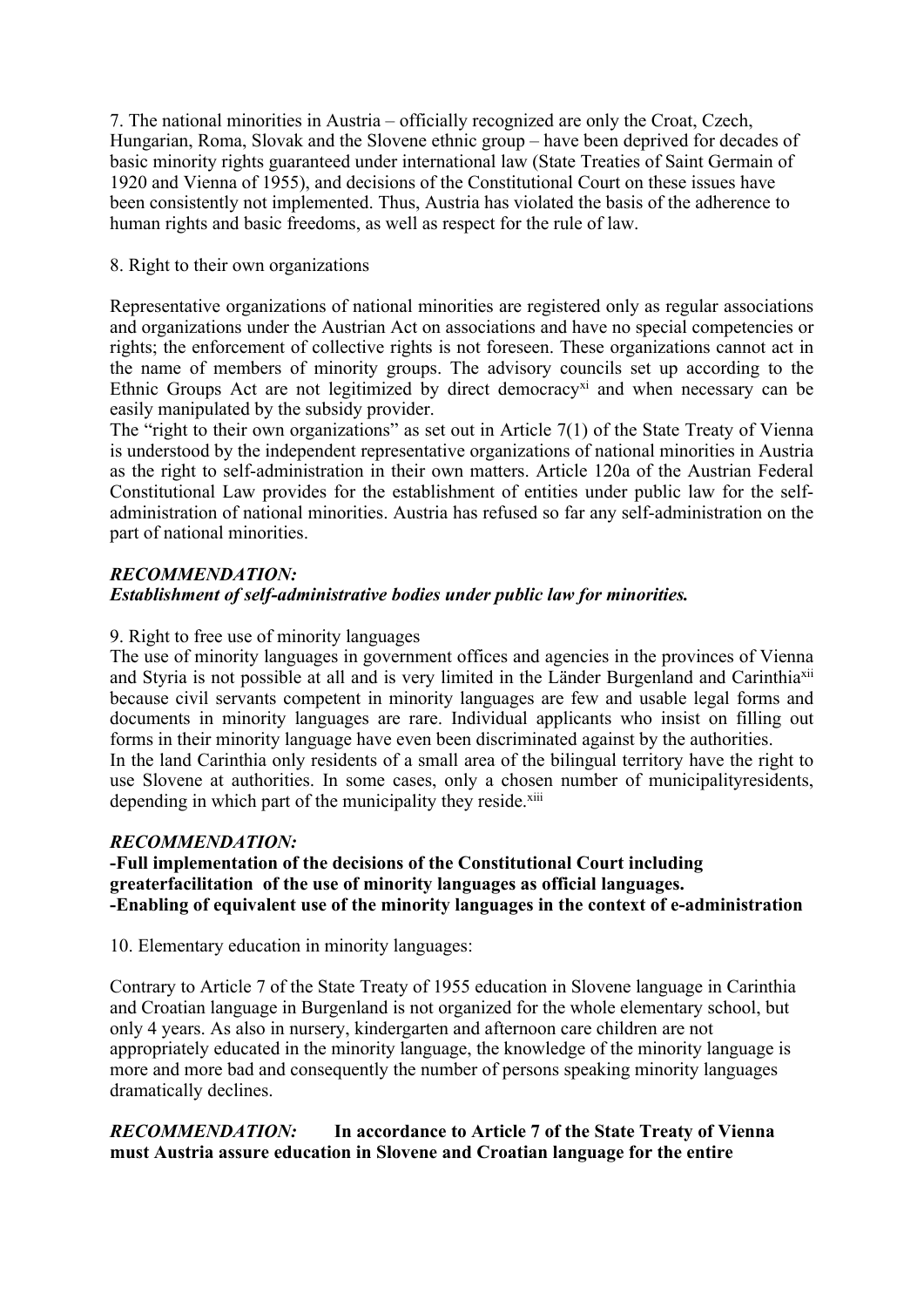### **elementary education**

11. Support for culture and media in minority languages

The financial suppor<sup>t</sup> for the national minorities has not increased since 1995. Due to inflation, the suppor<sup>t</sup> has de facto been halved.

Austria also did not take any specific actions to amend legislation on with <sup>a</sup> view to financing <sup>a</sup> greater share of minority media.

### *RECOMMENDATION:*

- *Duplication of subsidies for ethnic-minorities and inclusion of an annual adjustment to inflation clause.*
- *Adjustment of press subsidies to the needs of the minority press, including by providing an effective basic allowance for minority newspapers.*
- 12. Bilingual topographical signs

The right to bilingual topographical designations concerns not only place name signs but as stated in Article 7 of the Vienna State Treaty of 1955 all "topographical terminology and inscriptions". The Austrian federal governmen<sup>t</sup> has solved topographical signs issues with <sup>a</sup> listing of settlements and communities with bilingual place name signs in <sup>a</sup> constitutional law in the Ethnic Groups Act. This mean <sup>a</sup> limitation of minority rights guaranteed in Article 7 of the State Treaty of 1955 by <sup>a</sup> new constitutional law, and thus the Constitutional Court would in the future be deprived of legal control of the minorities' right about topographic inscriptions in Slovene and Croatian language. Bilingual street names, inscriptions on public buildings, names of rivers, mountains and other traditional local topographic names in minority language are excluded against Paragraph 3 of Article 7 of the State Treaty of Vienna of 1955.

# *RECOMMENDATION: -Implementation of the State Treaty of Vienna of 1955*

ii Federal Law Gazette (BGBL) 1955/152.

- v Federal Law Gazette 1921/163.
- vi XXV. GP.-NR. Nr. 29/BI from 29.10 2013.
- vii V 91/99 (4 October 2000).
- viii V 16.404/2001 (13 December 2001).

ix See Report by the Commissioner for Human Rights, Th. Hammarberg, on his visit to Austria, 21 – 25 May 2007, 26, para 98: "The Commissioner is particularly concerned by the non-implementation of the

i In the Republic of Austria, the general term to designate language and ethnic autochthonic national minorities is usually "Volksgruppen" or ethnic groups. This report uses the term "national minorities" that is more commonly used in the English language areas.

iii State Law Gazette 1920/303.

iv Federal Law Gazette 1976/396.